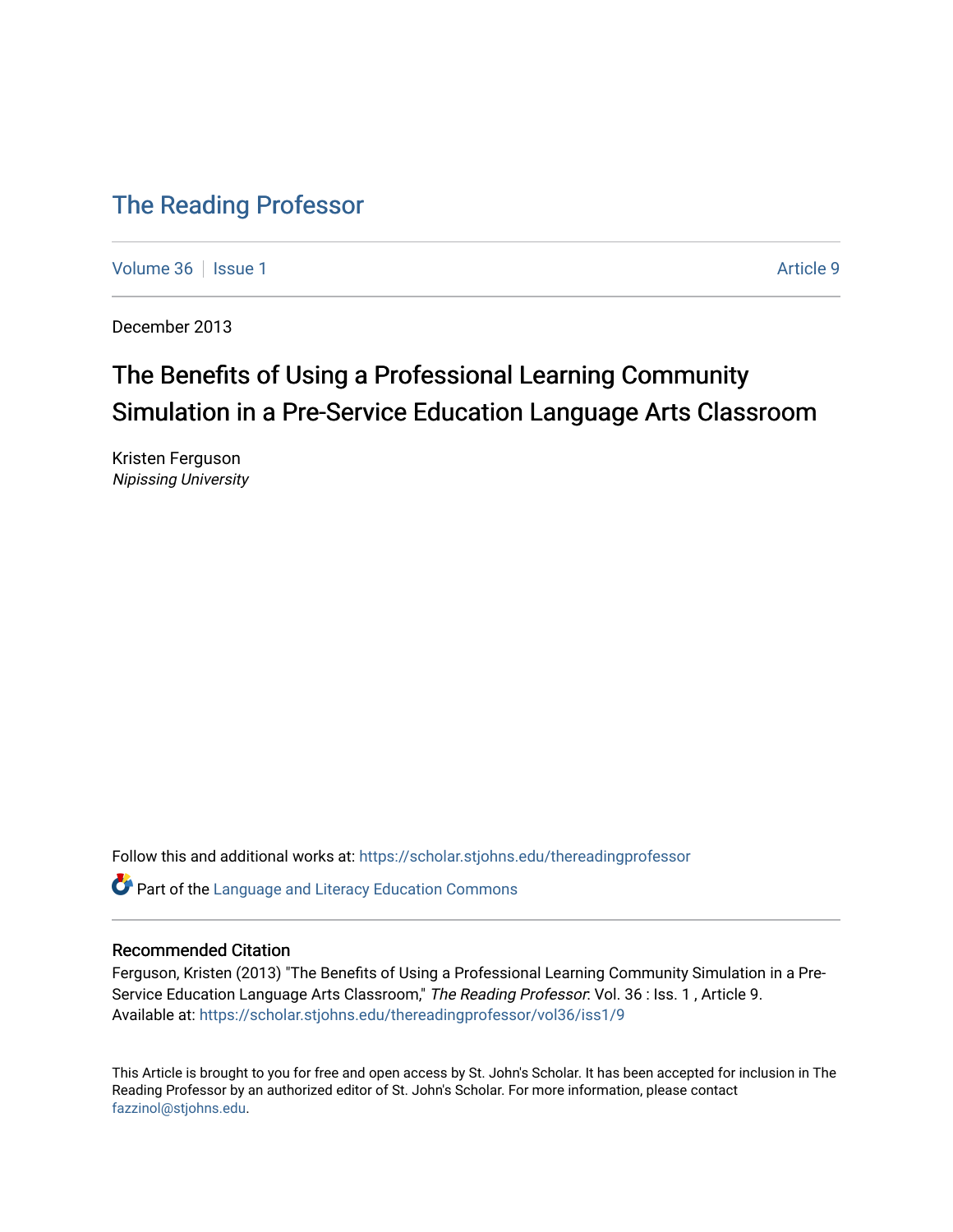# The Benefts of Using a Professional Learning Community Simulation in a Pre-Service Education Language Arts Classroom

KRISTEN FERGUSON, Nipissing University

#### **Introduction**

In a Professional Learning Community (PLC), teachers, principals, and other education professionals meet and work collaboratively in order to improve student achievement. DuFour (2004) explains that during a PLC, "teachers work in teams, engaging in an ongoing cycle of questions that promote deep team learning. This process, in turn, leads to higher levels of student achievement" (p. 9). The concept a PLC is familiar to most educators, and the term is now common in education. A quick Google search yields over 76 million hits for "professional learning communities in education," with websites listed from ministries/departments of education and other educational organizations from Canada, the United States, and other countries. Despite their popularity, however, there appear to be no actual numbers published regarding the prevalence of PLCs or how many schools are actually implementing PLCs.

In Ontario, the Professional Learning Communities (PLCs) model is endorsed and encouraged by the Ministry of Education and the Ministry has published various documents and resources for schools to support the implementation of PLCs. PLCS are now a common context for professional development in elementary and secondary schools in Ontario, and Ontario's educators are actively engaging in PLCs. While on practicum, pre-service students in Ontario are likely to observe or participate in a PLC. Although the theory of PLCs can be taught, it is difficult to teach student teachers the collaboration and teamwork that occurs during an actual PLC.

In order to address the topic of PLCs in my undergraduate pre-service elementary Language Arts course, I have integrated a "mock" PLC into my course before a long practicum block. My intention for the simulation was that the students would benefit from the simulated PLCs on placement (and also later in their careers), since they will be familiar with the purpose of PLCs and common PLC activities. I conducted a small research study following up with my pre-service students regarding the PLC simulation to investigate whether the simulation achieved its purpose. Thus, the guiding question of this research is: would a PLC simulation be a learning experience that would benefit preservice teachers while on placement?

#### **Background on Professional Learning Communities**

According to the Literacy and Numeracy Secretariat of Ontario (2007), a PLC:

- represents a collective effort to enhance student learning
- promotes and sustains the learning of all professionals in the school
- builds knowledge through inquiry

● analyzes and uses data for reflection and improvement (p.1 )

A PLC meeting can include (but is not limited to) a variety of collaborative activities such as: planning, analyzing, and revising next steps for teaching and learning; group analysis of assessment practices; reflective inquiry on professional readings; and setting and reviewing achievement targets for individual students.

Teaching-Learning Critical Pathways (TLCPs) are one of the most common activities that occur during PLCs in Ontario's schools. According to the Literacy and Numeracy Secretariat, a TLCP is "is a promising model used to organize actions for teaching and student learning" (Literacy and Numeracy Secretariat, 2008, p. 1). In the first step in the TLCP model, teachers select a focus for instruction and then collaboratively create a pretest and rubric based on the focus area. The pretest is usually one written response to a single question on the focus area. For instance, if teachers decide that the TLCP will focus on inferencing, teachers would select one text to use with all of their classes, and then collaboratively write one question to serve as the pretest that asks students to make an inference based on the text. Teachers also would collaboratively create the rubric used to assess the pretest question. Teachers then conduct the pretest with their classes, and then at a follow up PLC, teachers will collaboratively assess student work together and make plans for student instruction. Teachers will then each teach a unit on the TLCP focus topic to their classes for several weeks. At the end of the unit, the teachers will conduct a posttest on the focus area to assess student achievement. Using the same format as the pretest, the teachers will have collaboratively written both the posttest question and the rubric to mark it. Then at another PLC, the teachers will collaboratively assess the student posttests. The Literacy and Numeracy Secretariat (2008) recommends that the length of a TLCP be approximately six weeks from pretest to posttest.

PLCs are a current popular form of teacher professional development in Ontario. It has been well documented in the research that the traditional model of professional development, where experts present workshops and teachers then return to their classrooms to implement what they have learned, is ineffective. In fact, Joyce and Showers (1996) report that only ten percent of participants actually implement what they have learned during staff development sessions. Research suggests that this traditional professional development model is ineffective because it is not integrated into the real life teaching context of the classroom (Fullan, 1995) and that teachers need time to discuss, collaborate, and consolidate their learning with colleagues (Darling-Hammond & McLaughlin, 1995). Wildman and Niles (1987) list three conditions that are essential for professional development. Teachers must have autonomy, a sense of control over their

1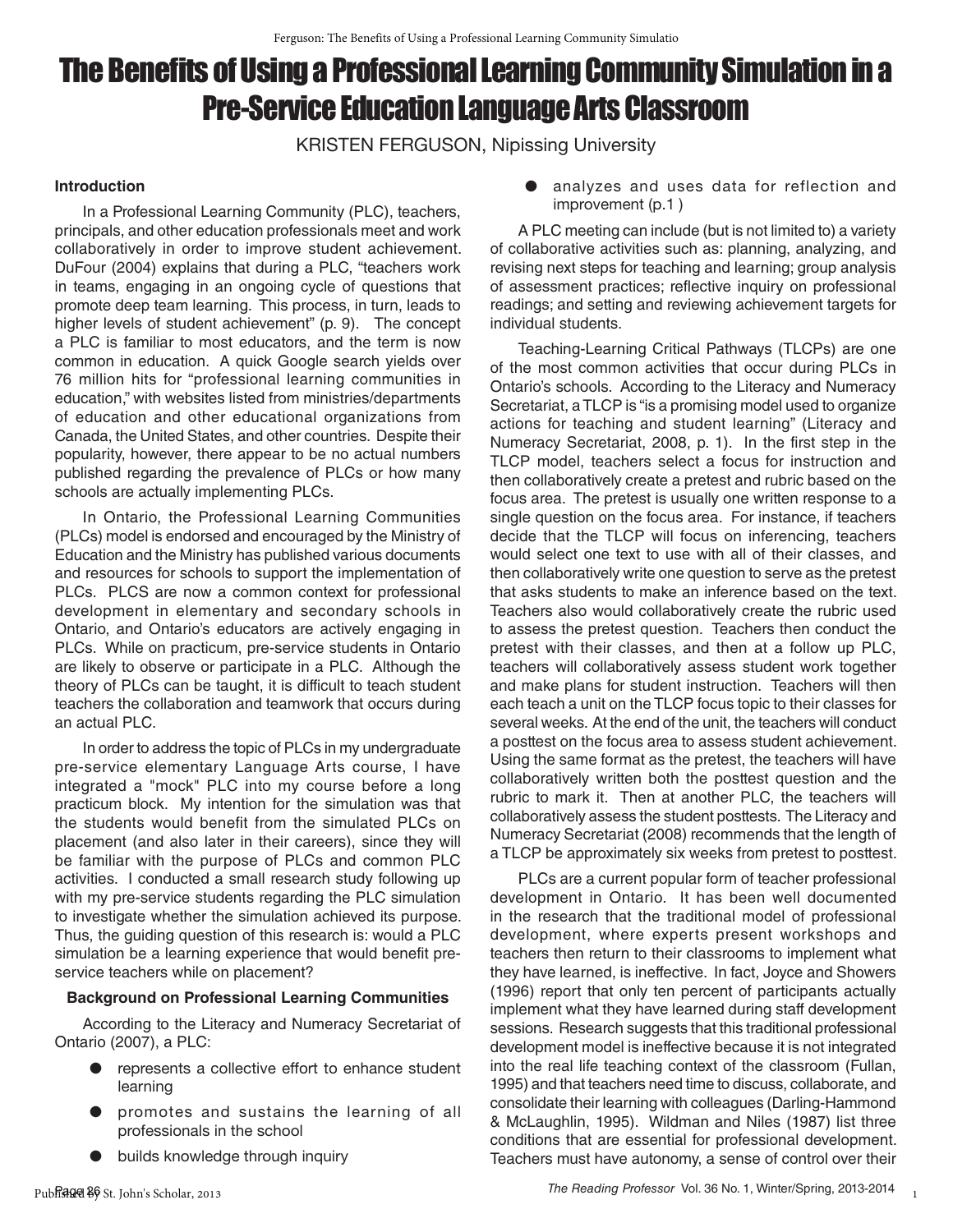learning, and the opportunity to collaborate with a supportive group. Hawley and Valli (2000) write that effective professional development is school-based, on-going, collaborative, and focused on increasing student achievement.

The coming together of teachers to share, discuss, and collaborate with the goal of increasing student achievement is the ultimate purpose of a PLC. The design of PLCs meets the criteria outlined in the research for effective professional development. Where the traditional form of professional development has teachers as passive participants, during PLCs, teachers are able to break the isolating confines of the classroom and work together to reflect on teaching practices to improve student learning. PLCs are also an ongoing and sustained initiative, unlike traditional professional development workshops which are usually a one-time event.

Not only is the design of PLCs supported in the research, the research literature acknowledges PLCs as effective practice. For instance, Hollins, McIntyre, DeBose, Hollins, and Towner (2004) report that teachers who participated in PLCs over the two-year period of the study demonstrated enthusiasm to share classroom practices, openly engaged in reflection during PLCs, and collaborated to develop new instructional approaches. District-mandated standardized test scores also increased, and Hollins et al. state that the PLCs model has potential for positive learning outcomes for students. In their work with Ontario teachers, Grierson and Woloshyn (2005) researched the PLC model over a span of two years as a method of supporting teachers as teachers adopted a new literacy assessment initiative. The new initiative was successful, and teachers reported that PLCs were pivotal in the implementation of the initiative.

#### **Simulations in Pre-Service Teacher Education**

A simulation is an "instructional technique that attempts to recreate certain aspects of reality for the purpose of gaining information, clarifying values, understanding other cultures, or developing a skill" (Cruz & Patterson, 2005, p. 43). Research on simulations in elementary and secondary school classrooms indicates that simulations are not necessarily more effective in increasing student achievement outcomes than other methods of instruction (Cruickshank & Telfer, 2001; Randel, Morris, Douglas Wetzel, & Whitehill, 1992). However, a meta analysis of the research literature conducted by Randel et al. (1992) finds that simulations and games result in greater student retention of knowledge and greater student interest than conventional classroom instruction.

Simulations are also used in *tertiary* education. During simulations, students "learn by doing, feeling, analyzing, and refecting" and, thus, simulations have the potential to be powerful teaching tool in the pre-service teaching classroom (Cruz & Patterson, 2005). The use of simulations has a long history in some professional training programs such as medicine, yet it is infrequently used in pre-service education programs (Clapper, 2010). Cruickshank (1988) explains that that a number factors impact the use and implementation (or lack thereof) of simulations in pre-service education. First, many pre-service teacher educators are focused on curriculum specifc content in their subject specialization and, therefore, may be more focused on specifc content knowledge than pedagogy. Cruickshank also notes that many pre-service

educators may be unfamiliar with simulations as an instructional technique, and, thus, may not feel comfortable in using them. In addition, Cruickshank points out that most pre-service education classes take place in regular college or university classrooms, and these classrooms may not have the space or technical requirements for simulations; moreover, pre-service educators also "foat from classroom to classroom" and this "work lifestyle" likely limits teaching techniques in pre-service education. Finally, Cruickshank states that the quality and cost of some simulations, particularly technology-enhanced simulations or laboratory simulations, may limit the use of simulations in the pre-service classroom. By 1980, Cruickshank notes that microcomputers became the preferred choice for simulations. And, indeed, decades later, technology has introduced the possibilities of using online teaching simulations and education simulation software, and there is now an emerging body of research investigating these types of virtual simulations in the pre-service classroom (Girod & Girod, 2008; McPherson, Tyler-Wood, McEnturff Ellison, & Peak, 2011). Overall, however, the research on using simulations in pre-service education is limited, and very few studies address using simulations in pre-service Language Arts courses.

#### **Methodology**

#### **The Simulation**

I created a PLC simulation for three of my primary-junior (elementary level) pre-service Language Arts classes. To recreate a PLC, teacher candidates worked in small groups of approximately seven students over the period of a twohour class. Prior to the PLC, each group was assigned a different chapter based on a comprehension strategy from Miller's (2002) *Reading with Meaning*. Once in small groups, students spent approximately 20 minutes discussing the chapter in a literature circle format (Daniels, 1994). After the literature circle, I distributed a picture book to each group. Groups were asked to use the picture book and their comprehension strategy from Miller's book to create one well-planned higher-level thinking question that asked elementary students to apply the comprehension strategy. The groups were also asked to create a rubric to evaluate the student responses and an anchor chart displaying possible responses. Students had the remainder of the class to work cooperatively to create their question, rubric, and anchor chart. The work produced in groups was to be handed in to me after class for assessment as part of their grade for the course.

The simulation activity was designed to be closely aligned to the current PLC structure being implemented in Ontario schools. Literature circles and professional readings are a common activity during elementary grade PLCs in Ontario. Also, at the time of the simulation, Miller's *Reading with Meaning* was a popular text used for professional development in Ontario. Schools often would focus on one of Miller's comprehension strategies (e.g., schema, inferring, asking questions), with whole schools concentrating on a particular comprehension strategy each month and each teacher teaching the same strategy at the same time.

The second component of the simulated PLC (question and rubric writing and creating anchor charts) was based on the current Teaching-Learning Critical Pathway (TLCP) model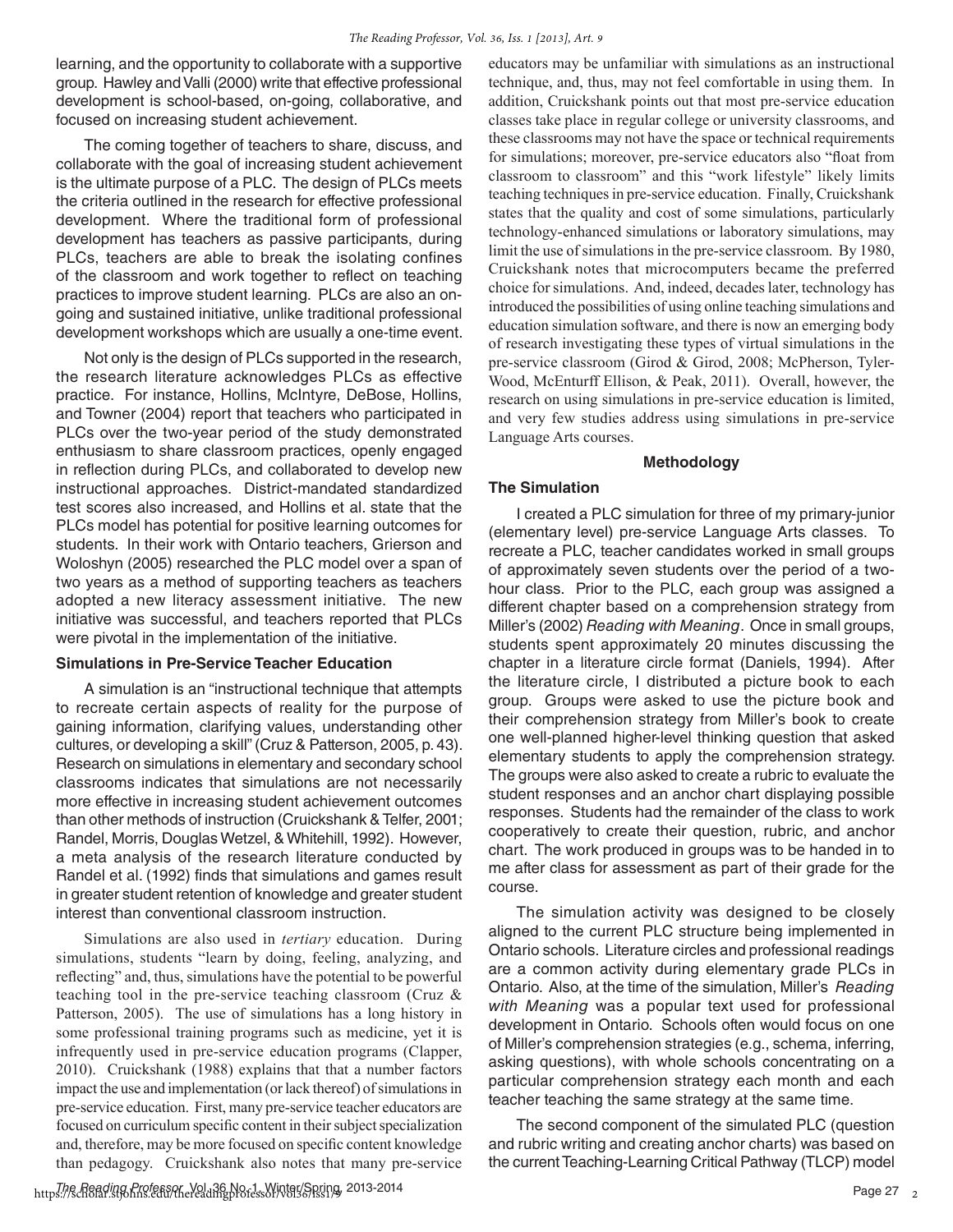in Ontario. To reiterate, for a TLCP, educators at a PLC select a focus area and create a student pretest on that area of focus. Teachers then return to their classrooms, give the pretest and teach a unit on the focus area to their students. At another PLC, teachers create a posttest to assess student learning. At the end of the unit, teachers give the posttest to evaluate student work. TLCPs are usually done collaboratively by the teachers in a grade team or a division team. Thus, in the simulation in my pre-service Language Arts class, the preservice teachers were acting as if they were a grade team or division, setting up for a TCLP focusing on their assigned comprehension strategy. They were creating the pretest question and rubric, as well as an anchor chart to support student learning during the teaching of the unit.

During the PLC simulation, I informally observed groups as they participated in the literature circles and discussed, planned, and collaboratively wrote their question, rubric, and anchor chart. Based on my previous research and knowledge of the PLC model in Ontario schools, the preservice teachers were able to recreate the reality of teachers working collaboratively during a PLC. All students appeared actively engaged in the simulation activity.

#### Data Collection and Analysis

The simulation occurred the week before a six-week block of practicum placement. A few weeks after the completed practicum, pre-service teachers were asked to complete a voluntary, anonymous, and confidential open-ended reflection question that asked if the simulation experience was beneficial for them on placement and why or why not. Since I was their professor, and there was a potential for a power imbalance, a faculty member from outside of the Education faculty distributed and collected the student reflections. The faculty member from outside of Education withheld the completed anonymous reflections from me until after the course was completed and the time for student appeals of grades had passed. Ninety-eight out of 113 students completed the reflection.

The responses to the yes or no question, "Did participating in our in-class Professional Learning Community benefit you while on placement?" were tabulated. The student reflections based on the prompt, "Please explain how you benefited from the experience while on placement or why you did not" were typed into Microsoft Word. I read through compiled qualitative data several times, making notes, connections, and identifying themes and patterns that emerged (Bogden & Biklen, 1998). Data were then grouped and sorted into themes using Microsoft Word. During this sorting process, I employed a constant comparative method, continually comparing data and considering different interpretations (Gay & Airasian, 2000).

#### **Results**

For a yes or no question that asked pre-service teachers if participating in the in-class PLC benefitted students on placement, 78 respondents (80%) responded "yes," while 20 respondents (20%) responded "no." However, the qualitative responses presented more complex results than a simple yes or no answer. Of the 20 pre-service teachers who responded there was no benefit to placement, 15 pre-service teachers felt that there might be a potential future benefit from the PLC simulation. As the yes/no quantitative question did not provide a full picture of the feelings and responses of the participants, the results presented in the following section represent the qualitative portion of the student reflection. This section asked the pre-service teachers to "Please explain how you benefited from the experience while on placement or why you did not." The results are thus organized into three categories: the simulation was beneficial, the simulation will likely be of benefit in the future, and the simulation was not beneficial.

#### The Simulation was Beneficial

Seventy-eight pre-service teachers (80%) explained in the qualitative portion of the student reflection that the simulation benefited them while on placement. The three major themes that emerged as benefits of the PLC simulation for practicum were: an understanding of the language and processes of PLCs, being active and confident PLC participants on practicum, and preparing for collaboration with their associate teachers. In addition, an unexpected theme emerged from the data. A significant number of pre-service teachers used the study as an opportunity to reflect on their learning in general, commenting on how the PLC simulation was a valuable class activity.

#### **An understanding of the language and processes of PLCs.**

Many pre-service teachers explained how participating in the PLC provided them with the opportunity to acquire a deep understanding of the PLC process. For example, some pre-service teachers felt the simulation made them feel "more prepared for placement" and that the simulation "extended learning and understanding of the concept" or helped them "gain a deep understanding and knowledge of a PLC." Many pre-service teachers believed that they had a better idea of "what teachers and principals were talking about" and that they understood the education lingo better from participating in the PLC simulation. For instance, one pre-service teacher explained, "I found that the experience helped me to understand and comprehend the buzz words that teachers use while participating in PLCs." Another pre-service teacher stated, "I feel that participating in the inclass PLC was beneficial as I felt more comfortable with the terms and language while on placement." By participating in a PLC simulation, pre-service teachers felt more informed and comfortable during PLCs while on placement. As one pre-service teacher stated, "I knew what was happening and what others were talking about, even with the acronyms being used. I felt that I didn't need to rely on others." Another preservice teacher reflected, "Without learning and participating in a PLC in class, I would have felt so lost in the school PLC I was in." Feeling prepared for placement was important to the pre-service teachers and helped to solidify their identities as teachers. As one pre-service teacher reflected:

I found that it [the simulation] was helpful because often times placement, I think that the staff and our associate teachers do not feel that we really know what is going on in schools. Therefore, when we go into placement and know what a TLCP is, we seem like legitimate teachers.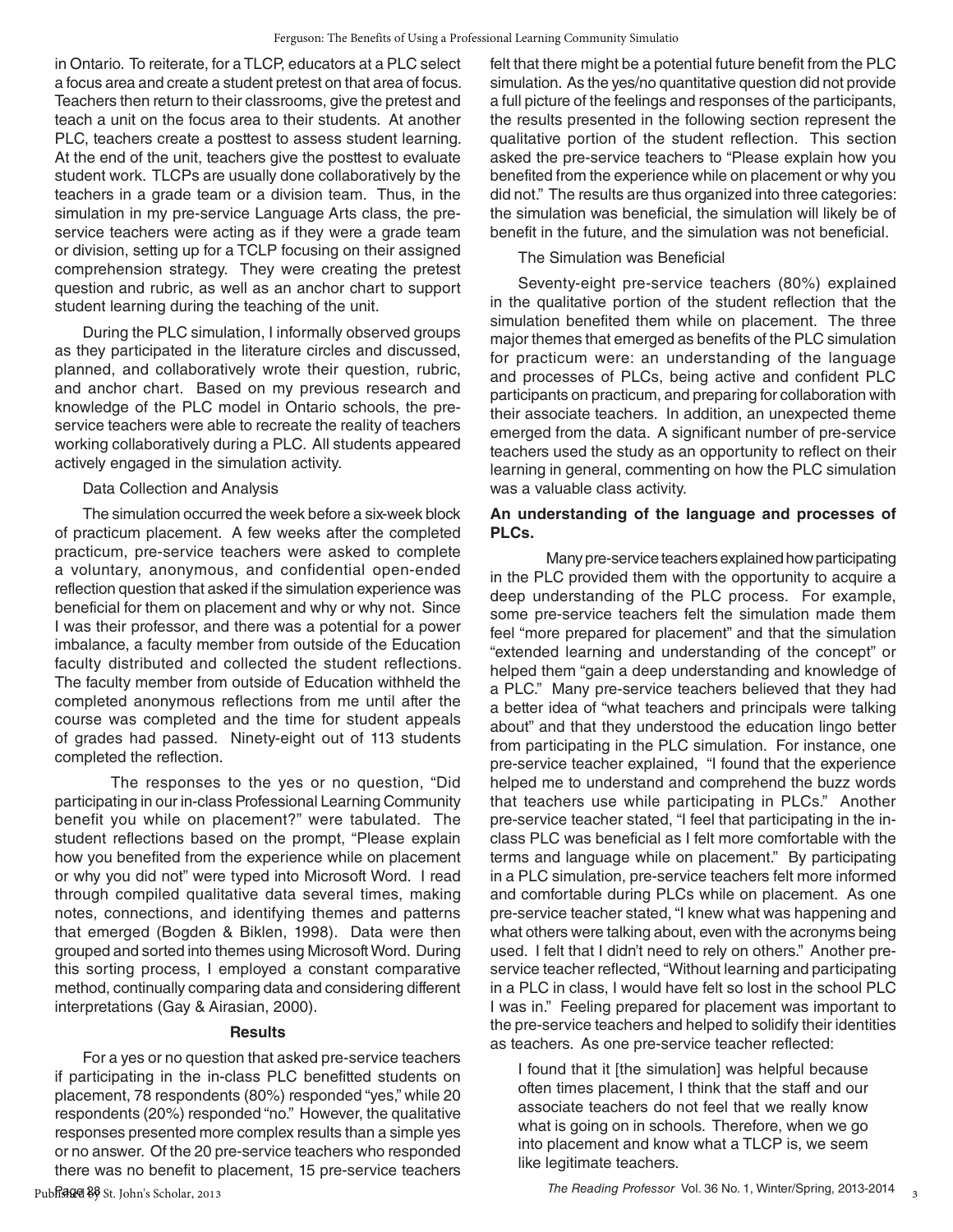#### **Active and confident PLC participants on practicum.**

Understanding the language, terminology, and processes of PLCs enabled pre-service teachers to actively engage in PLCs while on placement. For instance, one student stated, "It [the simulation] helped me understand the language and process of TLCPs, which allowed me to participate in meaningful way." Another pre-service teacher reflected, "I participated in a PLC at my school, and it was nice to know and be able to keep up with the meeting participants, and to be able to understand what they were talking about." Confidence and comfort were reoccurring words in the preservice teachers' reflections and many pre-service teachers cited the simulation as increasing their confidence while on placement. One pre-service teacher shared, "I had several PLCs during my first placement but had no clue what was really going on. At my second placement, after doing the class activity, I felt confident during the PLCs." Another preservice teacher explained, "It [the PLC simulation], made me feel comfortable doing it with my colleagues before doing it in the schools. I felt comfortable speaking up in front of the experienced teachers in the school." Another student shared:

I was involved in one [a PLC] on placement and it was nice to have some background knowledge going into it. I was able/felt comfortable offering up ideas and sharing opinions at my placement. I felt this task was very useful as a pre-service teacher.

Feeling "confident enough to contribute" was important to the pre-service teachers because as one student wrote, being actively involved in the PLCs "made me feel like I was a part of the staff team."

#### **Collaboration with teachers on practicum.**

Pre-service teachers also indicated that the simulation experience helped prepare them for the collaboration and team approach being used in their placement schools. One pre-service teacher stated, "I benefited from the experience while on placement because it prepared me well for collaborating with my associate teachers for literacy approaches and lessons." Working with others to plan literacy units and assessments was viewed as a valuable experience: "It showed me how to work collaboratively. It's not about just what I think." During the simulation, pre-service teachers had to work through the challenges of working collaboratively, just as they would during a real PLC. One pre-service teacher reflected that the simulation "gave all of us the opportunity to see how teachers have differing opinions and how they work through their differences." Using a simulation also helped capture group dynamics in a way perhaps not possible through traditional instruction: "I do not think the discussion/ disagreements could be captured in a lecture about PLCs. Experiencing the collaboration of pre-service teachers and obstacles of a PLC prepared me for potentially more discussion/disagreement when I am in a PLC with teachers."

#### **Reflection on learning.**

Pre-service teachers took the reflection opportunity to explain not only if and how the simulation experience benefited them on placement, but also how it benefited them as learners. Many reflected that that they learned

https://scholar.org/models.com/vol.136.No.1, Winter/Spring, 2013-2014<br>https://scholar.stjohns.edu/thereadingprofessor/vol36/iss19., 2013-2014

more with the simulation than they would have through other pedagogical styles. These pre-service teachers commented on how the simulation was "hands on" and they learned and retained more using this style of teaching and learning than they would have through a lecture. For instance, one preservice teacher reflected, "I find that through lecture style, teaching with new terms, they go over my head. Actually moving through the motions of a PLC was very good." Another pre-service teacher stated, "Actually doing rather than just listening was much more beneficial and allowed me to understand and grasp what was involved when teaching." This type of hands-on learning made an impression for one student:

The activity we did in class did benefit me in my placement. Going through the process in class made it a lot easier to understand instead of just talking about it. It made the experience really stick, and when it came up in placement, I knew what I was doing. I feel I completely understand the entire process and was able to use it on placement.

 A number of pre-service teachers also used the reflection to inform me of the value of the activity to the course. They stated it was "a very worthwhile assignment, "and "very valuable." A few pre-service teachers urged me to continue the activity in future years. For instance, one pre-service teacher wrote, "Please continue to do such things in the future as it does provide good insight and a higher degree of understanding."

#### **The Simulation Will Likely Be of Benefit in the Future**

Fifteen students indicated that they did not participate in a PLC on placement and, therefore, the simulation was not a direct benefit to the practicum experience. However, these 15 pre-service students thought the simulation experience would likely benefit them in the future. For example, one preservice teacher stated:

I didn't have an opportunity to see a PLC taking place, so it wasn't relevant to this placement. However, I did appreciate taking part in it because in the future it will prove to be beneficial. I found it a valuable way to explore PLCs and helped me better understand all that is involved.

Another student explained, "I wish it did [benefit me]! I'm sure the experience from the in-class lesson will eventually be beneficial but I unfortunately did not see any PLCs while on placement." Other students wrote more general statements about the future benefits of the simulation, such as "the potential future benefit is very large" and "I am more informed and it will help me later on."

#### **The Simulation Was Not Beneficial**

The qualitative results indicate that five pre-service teachers found no benefit to the PLC simulation. Two students explained they did not benefit because the PLCs they participated in while on placement differed procedurally from the in-class simulation activity. One of these students explained, "The meetings I attended on practicum were not like the one we did in class at all." The third student who indicated no benefit to the PLC simulation explained that he/ she was already familiar with the PLC format from a previous practicum experience. The fourth student who did not find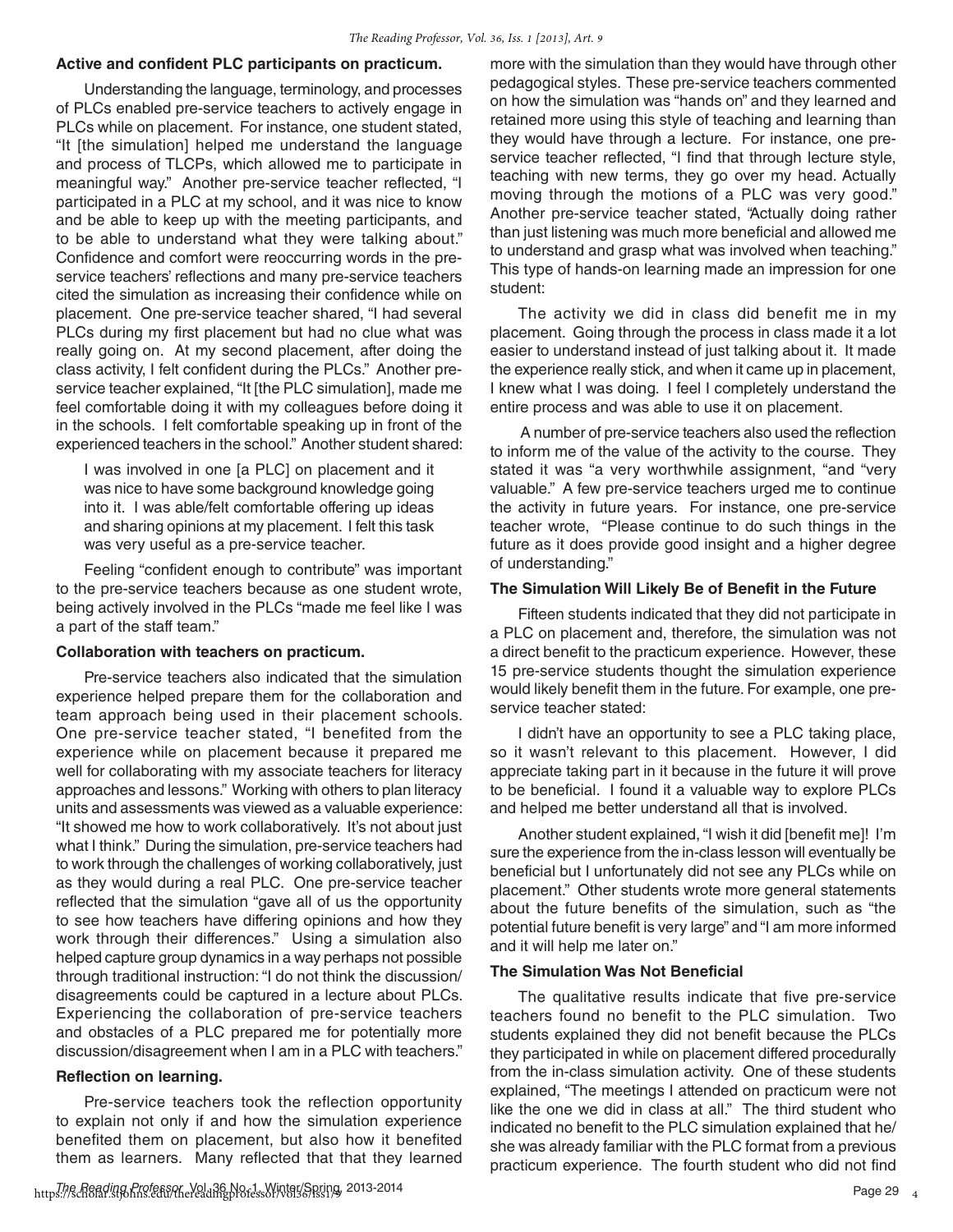any benefit for the simulation simply stated that he/she did not see or participate in a PLC on placement. Finally the fifth student who indicated no benefit from the PLC simulation wrote that he/she did not realize that the activity was a mock PLC and thought it was only an in-class activity.

#### **Discussion and Implications**

The in-class simulation had an immediate benefit for 80% of the pre-service education students in the study, indicating that participation in the simulated PLC enhanced their practicum experience and their learning. Pre-service teachers believed that the simulation gave them the required knowledge of the structure and language of PLCs, helped them be active and confident during PLCs on placement, and prepared them for collaborating with teachers while on practicum. The simulation also had the unexpected benefit of providing students with a chance to reflect on their own learning during their pre-service teacher education program. To this end, the simulation was successful in that the students learned by "by doing, feeling, analyzing, and reflecting" (Cruz & Patterson, 2005, p. 43). The simulation also successfully recreated the reality of a PLC, and students were able to gain information, clarify values, understand other cultures, or develop a skill (Cruz & Patterson, 2005). In addition, the PLC simulation had a potential future benefit for an additional 15% of pre-service teachers in the study. While these pre-service teachers did not benefit from the simulation on their next placement, they believed that there would be a future benefit later in their careers resulting from the in-class simulation experience. Therefore, overall, 95% of the pre-service teachers felt the PLC simulation was a benefit or that they likely to benefit from the experience in the future.

I believe that one of the reasons this simulation was successful was due to the fact that possible barriers to simulations in the pre-service classroom as outlined by Cruickshank (1988) were mitigated. First, I was familiar and comfortable with simulations as a teaching strategy. The simulation was also content focused in Language Arts and specific to the Ontario Language Arts curriculum and, thus, I perceived and still perceive the simulation as valuable component to my course. The simulation was also easy to implement, required no special equipment, technology, or classroom space, and it cost nothing.

Based on the results of the study, I offer to professors of literacy education the following suggestions when implementing simulations in the pre-service education literacy classroom.

#### **Suggestion #1: The Simulation Should Be Context Specific, Authentic, and Timely**

I believe that the perceived success and benefits of the PLC simulation hinged on the fact that pre-service teachers saw a direct application between the in-class activity and their placement experience. Pre-service teachers were able to make clear connections between their teacher education and the real teaching world. In order for this to occur, I suggest that simulations be carefully planned to be context specific, authentic, and timely.

First, simulations need to be context specific to suit

the literacy initiatives that are being implemented in the locale where students are on practicum. For instance, this simulation on PLCs was specific to the Ontario context and initiatives being mandated by the Ontario Ministry of Education. This simulation would likely need to be adapted to match local initiatives if implemented by other professors of literacy education in different states or provinces.

Second, simulations need to be as authentic as possible. What is being simulated in pre-service literacy education classes needs to be a close representation to what is being currently done in school settings. While each school within a board or district may have variations with the implementation of literacy initiatives, the simulation should broadly represent what pre-service teachers can expect while on placement.

Finally, simulations will likely need to change every year or so and eventually some simulations may become obsolete. When I conducted this simulation, TLCPs and Miller's (2002) comprehension strategies were common topics for PLCs in Ontario's schools. As time goes on and literacy initiatives and trends in education change, simulations need to change as well.

#### **Suggestion #2: Debrief After the Simulation**

A debriefing session after a practicum placement will allow the students to share with their classmates, and with you, their reflections on the simulation and their teaching placement. Some of the pre-service teachers in my study who felt that the simulation did not benefit them commented that the PLC they participated in on placement was different from the one simulated in class. This was perhaps a lost teachable moment. A class debriefing might have helped pre-service teachers make connections between the simulated PLC and the PLC they saw on placement. As Cruz and Patterson (2005) state, a debrief is "crucial so that misunderstandings are avoided and specific concepts can be clarified" (p. 43). A class debrief or discussion would have also informed me as an instructor of the variations and evolution of the PLCs in various settings, and thus I could possibly make changes and improvements to the simulation for the following year.

#### **Concluding Thoughts**

This study is limited by the fact that the pre-service teachers were students in my Language Arts classes and they were a convenience sample. The pre-service teachers also handed in their PLC outputs (i.e., a question, rubric, and anchor chart) for assessment as an assignment for my course, and this may have impacted how they participated in the simulation. Data for the study are limited in that the study relies on a one-time self-report of pre-service teachers. No other qualitative or quantitative data regarding students participating PLCs on placement were collected.

There is still additional research needed pertaining to the use of simulations in pre-service education. Possible future studies could observe pre-service teachers while on practicum to research whether students transfer knowledge, skills, and attitudes from simulation experiences to the practicum classroom. Further, more research about quality literacy-based simulations that are inexpensive and easy to implement and examples thereof would assist professors of